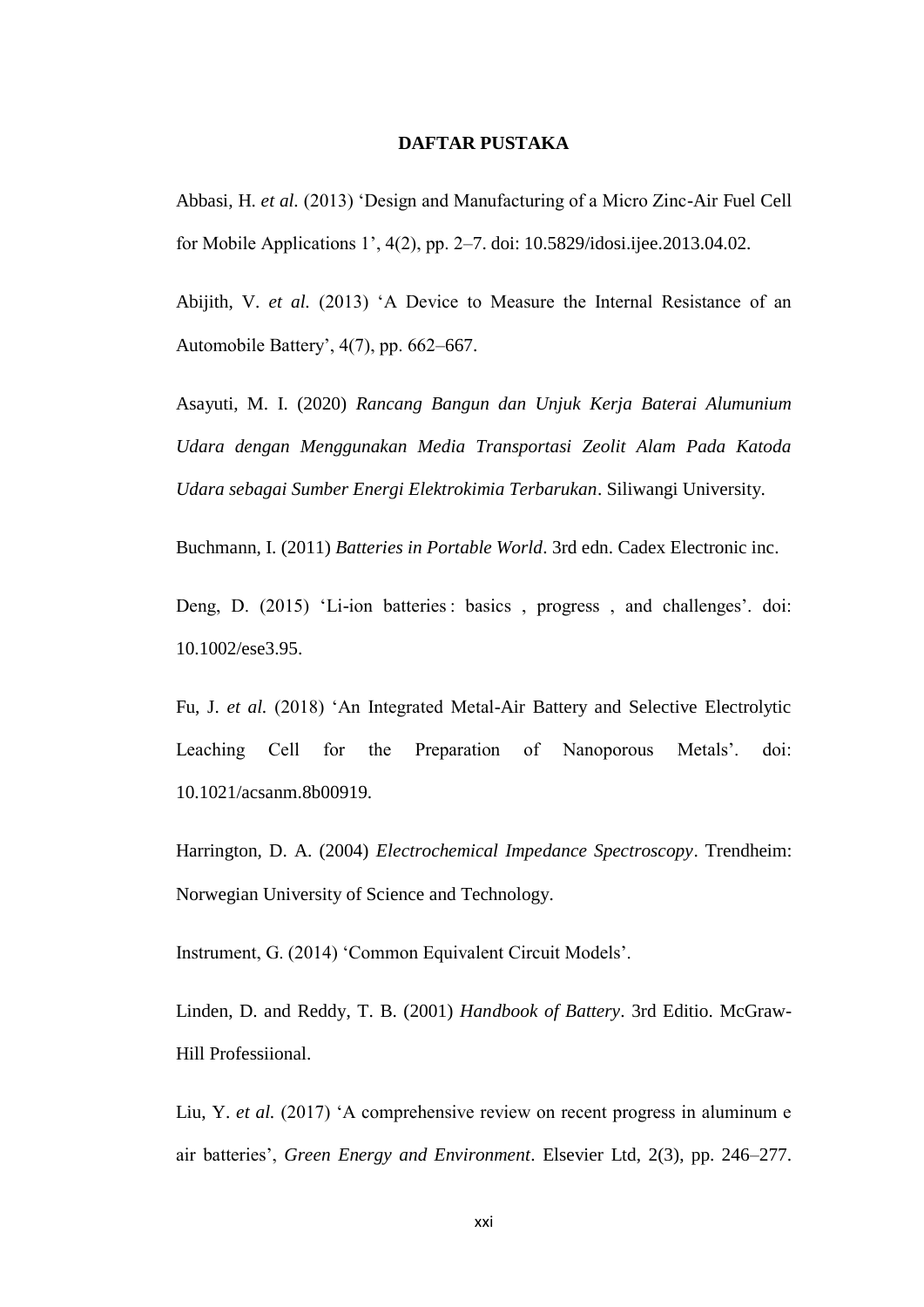doi: 10.1016/j.gee.2017.06.006.

Mardwianta, B. *et al.* (2017) 'Pembangkitan energi listrik pada baterai udara dengan bahan karbon aktif dan elektrolit air laut', III, pp. 0–7.

Monda, H. T., Feriyonika and Rudati, P. S. (2018) 'Sistem Pengukuran Daya pada Sensor Node Wireless Sensor Network', pp. 28–31.

Ogihara, N. *et al.* (2015) 'Impedance Spectroscopy Characterization of Porous Electrodes under Di ff erent Electrode Thickness Using a Symmetric Cell for High- Performance Lithium-Ion Batteries'. doi: 10.1021/jp512564f.

Rahman, R. A. and Latifah, N. (2019) 'Fabricated of Activated Carbon from Biomass Waste for Air Cathode Application', 03(01), pp. 22–26.

Samhan, M. S. (2018) *Teknologi Baterai*. 1st edn. Yogyakarta.

Santoso, H. (2015) *Arduino Untuk Pemula*. 1st edn. ElangSakti.com.

Smets, A. *et al.* (2016) *Solar Energy : The Physics and Engineering of Photovoltaic Conversion Technologies and System*. UIT Cambridge.

Susanto, H. (2018) 'DESAIN DAN IMPLEMENTASI PEMANTAU TEGANGAN DAN ARUS MOTOR DC MENGGUNAKAN KONSEP INTERNET OF THINGS ( IOT )', 5(1), pp. 5–12.

Takarani, P. *et al.* (2019) 'Pembuatan baterai seng udara dan uji performansi dengan perangkat arduino', pp. 165–172.

Triwibowo, J. (2011) *Rekayasa Bahan Li TiMn Fe(PO) Sebagai Katoda Solid Polymer Battery (SPB) Lithium*. Universitas Indonesia.